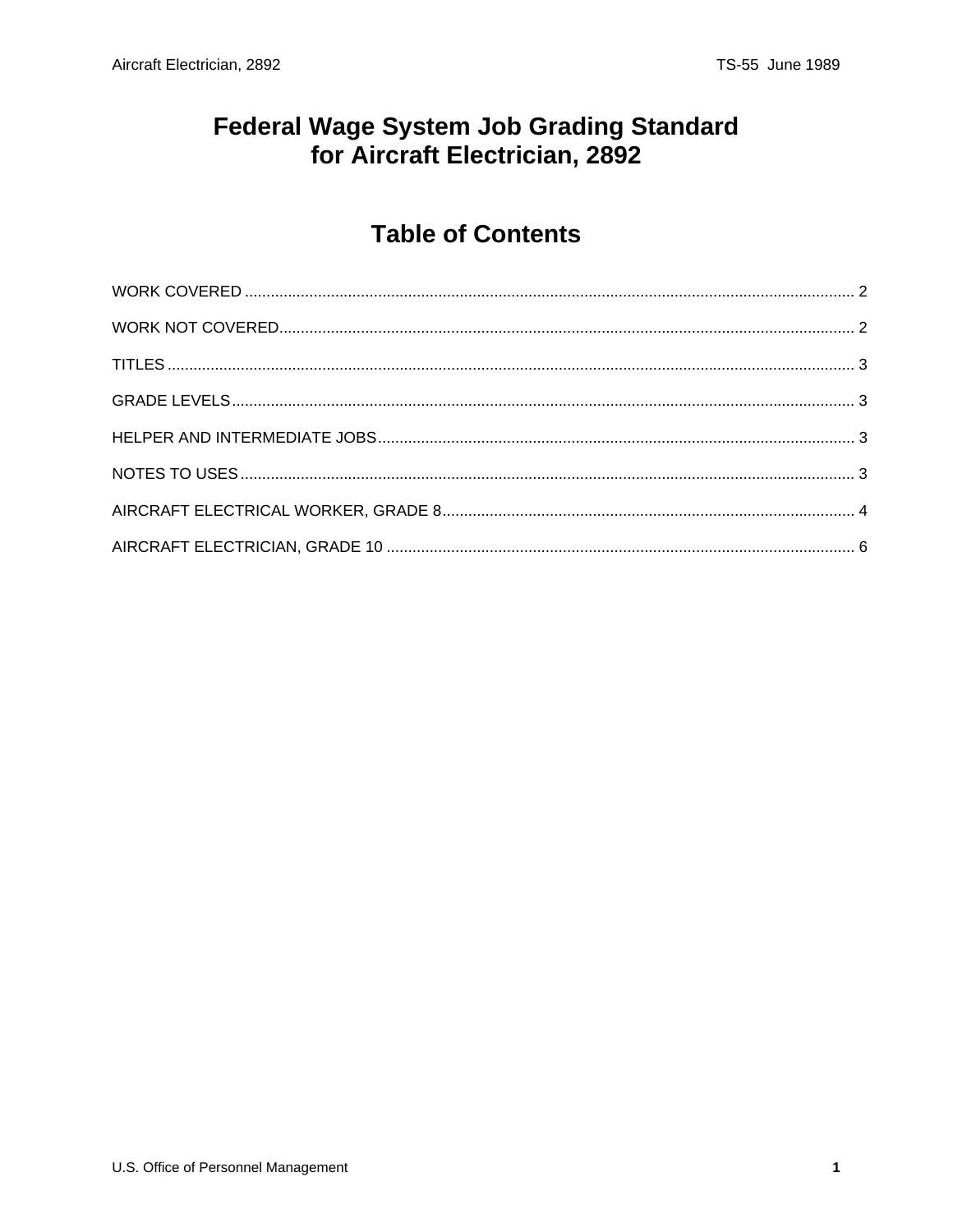#### **WORK COVERED**

<span id="page-1-0"></span>This standard is used to grade nonsupervisory work involved in installing, troubleshooting, adjusting, testing, modifying, calibrating, and repairing aircraft electrical systems and equipment on board conventional and non-conventional aircraft such as electrical power control and distribution systems, lighting systems, refueling and fuel quantity indicating systems, electrical warning, controlling, and actuating circuits, and tying-in power and control circuits for functional systems, such as hydraulics, armament, radar, engines, and fire suppression. The work is characterized by the need to understand the functional characteristics and relationships of various electrical systems and equipment on aircraft.

#### **WORK NOT COVERED**

This standard does not cover work that primarily involves:

- Setup and operation of wire coding machines for the purposes of stamping identification code numbers on electrical wires and wire sleeves. (See Job Grading Standard for Electrical Equipment Repairing, 2854.)
- Manufacture, repair, and modification of aircraft electrical cables and wiring harnesses as well as testing the completed product. (See Job Grading Standard for Electrical Equipment Repairing, 2854.)
- Troubleshooting, testing, repairing, and overhauling of aircraft electrical equipment and components which have been removed from aircraft such as generators, AC and DC motors, transformers, power amplifiers, voltage regulating equipment, and switching and supervisory control panels. (See Job Grading Standard for Electrical Equipment Repairing, 2854.)
- Troubleshooting, overhauling, modifying, repairing, testing, and maintaining aircraft electronic equipment. (See Job Grading Standard for Electronics Mechanic, 2604.)
- Troubleshooting, repairing, overhauling, modifying, and testing aircraft electrical instruments. (See Job Grading Standard for Instrument Mechanic, 3359.)
- Troubleshooting, repairing, overhauling, and modifying aircraft ordnance systems, equipment, and components such as ejection and bomb racks. (See Job Grading Standard for Aircraft Ordnance Systems Mechanics, 6652.)
- Disassembling, repairing, reassembling, and charging batteries used in aircraft and other types of equipment. (See Battery Repairing Series, 3725.)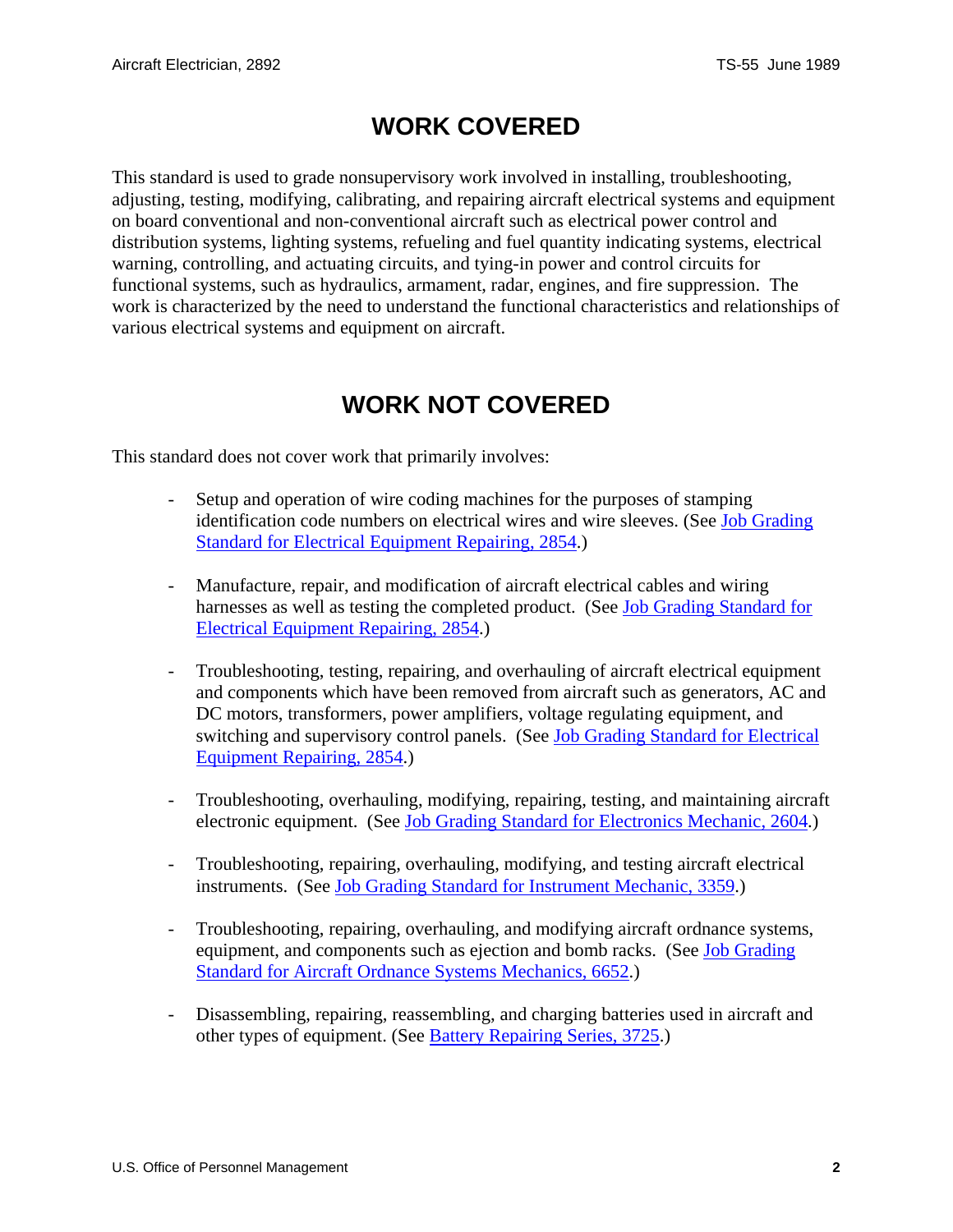## **TITLES**

<span id="page-2-0"></span>Jobs covered by this standard at the grade 10 level and above are to be titled *Aircraft Electrician*.

Jobs covered by this standard below the grade 10 level (other than Helper and Intermediate Jobs) are to be titled *Aircraft Electrical Worker*.

## **GRADE LEVELS**

This standard does not describe all possible levels at which jobs may be established. If jobs differ substantially from the skill, knowledge, or other work requirements of the grade levels described in this standard, they may warrant grading either above or below these grades based on the application of sound job grading methods.

## **HELPER AND INTERMEDIATE JOBS**

Helper jobs are graded by the Office of Personnel Management Job Grading Standard for Trades Helper Jobs.

The grade 8 level described in this standard DOES NOT apply to jobs that are part of a planned program of training and development of skills for advancement to a higher grade. Such trainee jobs are covered by the Office of Personnel Management Job Grading Standard for Intermediate Jobs. Grade 10 in this standard is to be used as the "full performance" level or grade in applying the Intermediate Job Grading Table.

# **NOTES TO USES**

Ongoing technological advancements in the field of electronics have had and will continue to have an impact upon electrical systems, components, and equipment commonly found in military and nonmilitary aircraft. As a consequence, work within this occupation, in certain work situations, may require knowledge of electronic principles ranging from a practical understanding to a working knowledge. However, in determining appropriate grade levels for work within this occupation it is essential to note that the knowledge of electronics required of aircraft electrical workers and aircraft electricians is significantly less than that required of electronics workers and mechanics at comparable grade levels.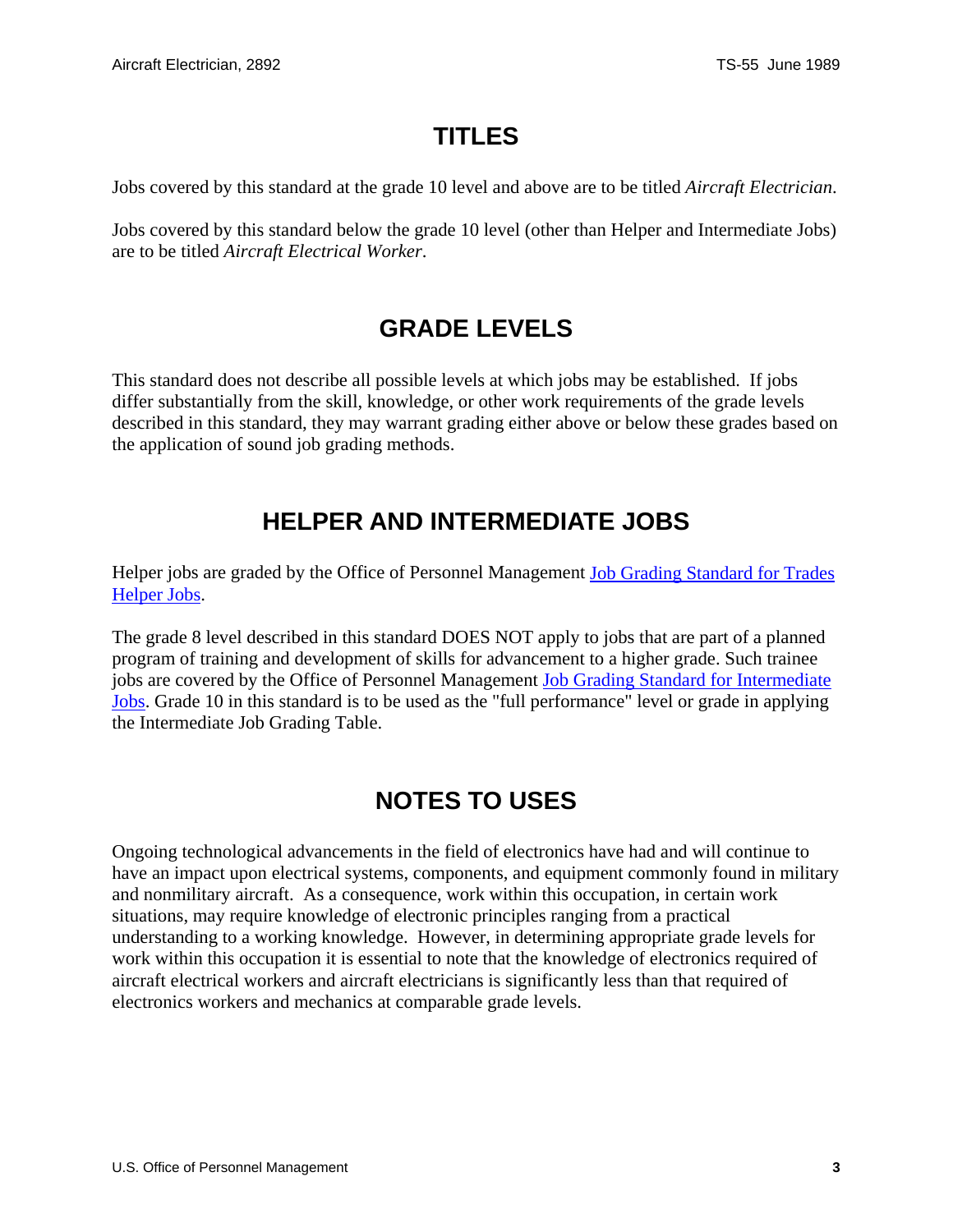<span id="page-3-0"></span>When evaluating complexity of work performed, classifiers and other users of this standard must avoid the improper approach of determining grade levels solely by comparison of the complexity or criticality of aircraft electrical systems and their electric and electronic components to complexity of equipment referenced in other job grading standards (e. g., 2604, Electronics Mechanic). Grade levels can only be determined through an accurate evaluation of actual work performed and the corresponding skills and knowledges necessary to accomplish the required work.

For a detailed explanation regarding the impact of technological development in electronics and a discussion of computer controlled automatic test equipment (ATE) refer to the Introduction to Electronic Equipment Installation and Maintenance Family, 2600.

## **AIRCRAFT ELECTRICAL WORKER, GRADE 8**

*General*: Grade 8 aircraft electrical workers perform work involved in routine disassembly, repair, modification, assembly, testing, installation, and maintenance of electrical systems, equipment, and accessories such as flight control, fire detection, instrumentation, power control, fuel quantity, and utilities used in fixed or rotary wing aircraft. They correct minor discrepancies by removal, repair, or replacement of defective or deleted circuits, wires, connectors, control units, plugs, switches, circuit breakers, diodes, resistors, capacitors, relays and other parts of aircraft electrical systems. They perform limited functional checks on existing and newly installed aircraft electrical systems, equipment, wiring, and cables to check continuity, resistance, amperage, and insulation breakdown with meters, bridges, meggers, and specialized test sets. They assist in the setup and independently operate "bench-type" limited function circuit analyzing equipment to test electrical circuitry in items of limited complexity, such as control sticks or instrument panels. They may perform operational checks on components of limited complexity such as heating elements and electric rudder control switches. They assist higher graded workers in troubleshooting and performing operational checks on systems and equipment of moderate and higher levels of complexity.

In some work situations, grade 8 aircraft electrical workers assist higher graded workers in the setup and operation of computerized multiple circuit analyzing equipment to run test programs on interconnecting wiring and cabling of systems such as radar, flight control, navigational computers and related equipment specific electrical systems to determine if installation or repair was correctly made.

*Skill and Knowledge*: Grade 8 aircraft electrical workers require a working knowledge of electrical theory, principles, and circuitry and a general understanding of basic principles underlying electronics to perform work involved in the routine and repetitive repair, disassembly, modification, assembly, testing, installation, and maintenance of aircraft electrical systems, equipment, and accessories.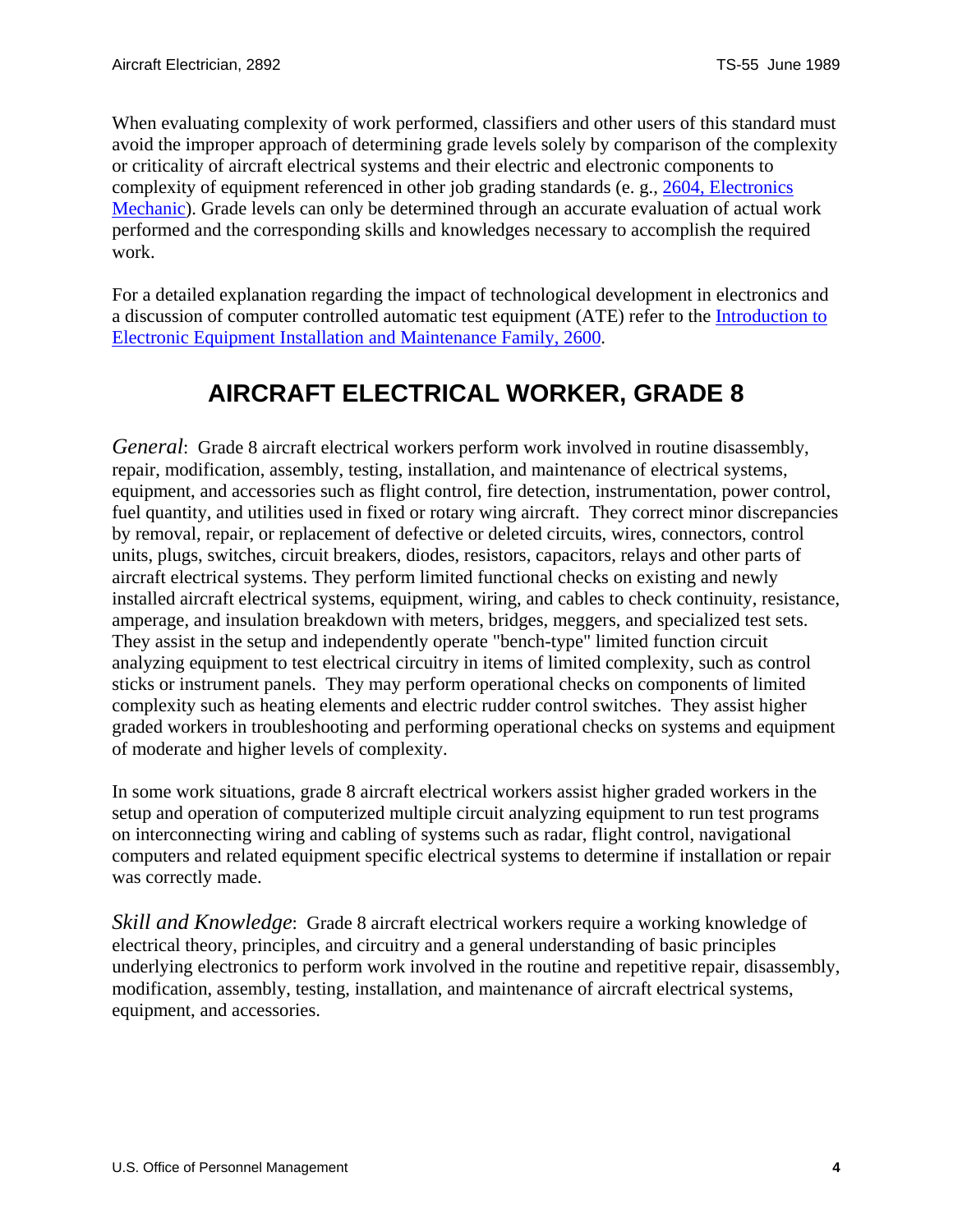They must have knowledge of AC and DC power supplies and a basic understanding of aircraft electrical systems and their interrelationships. They require a working knowledge of various types and sizes of wires, cables, and connectors and their application in numerous aircraft electrical systems.

Workers at this level follow established work methods and procedures found in technical orders, manufacturers specifications, and engineering directives. They are able to read and interpret blueprints, wiring diagrams, and schematics. They are skilled in removing deleted and defective circuits and parts, installing new or replacement electrical components, instruments, accessories, and equipment in the electrical control, power, indicating, warning, actuating, lighting, utility, and related systems. They are skilled in repairing cable assemblies and connectors, and soldering and terminating wires. They are knowledgeable of procedures necessary to route, clamp, wrap, and the electrical, instrument, and electronic wiring. They exercise skill in removing and replacing electrical components following technical orders, manufacturers specifications, and standard trade methods. Grade 8 workers apply limited troubleshooting skills in analyzing basic malfunctions in wiring and associated components. They examine portions of aircraft electrical systems to visually check, test, and evaluate the condition of components, equipment, and circuits and to correct faulty or defective connections such as opens, shorts, and grounds, and to replace broken, discolored, or frayed wiring. They are skilled in performing operational checks on components of limited complexity such as heating elements, electric rudder control switches, and other components of similar complexity. They correct minor discrepancies by testing, adjusting, or replacing relays, fuel quantity amplifiers, solenoids, pressure switches, generators, control switches, circuit breakers, lights, transformer-rectifier units, inverters, instruments, servo units, and other components of similar complexity in aircraft electrical systems. They perform functional checks of electrical components installed or repaired to insure proper operation. Workers at this level are skilled in the operation of common electrical test devices such as multimeters, bridges, voltmeters, ammeters, wattmeters, meggers, and specially devised test sets to perform basic checks for continuity, resistance, voltage, opens, shorts, insulation breakdown, grounds, or malfunctioning switches and relays. They are skilled in the use of hand tools such as hand and automatic wire strippers, soldering equipment, wire cutters, heat guns, electric and pneumatic power tools, and other specialized tools of the trade.

*Responsibility*: Grade 8 aircraft electrical workers receive work assignments from a supervisor or a higher graded worker in the form of oral and/or written instructions. Work assignments are typically supplemented with wiring diagrams, blueprints, technical manuals, engineering instructions, and schematics concerning electrical wiring, systems, and components to be installed, modified, tested, and/or removed. On routine work assignments grade 8 aircraft electrical workers independently select tools and test equipment, plan work sequence, and decide which methods and techniques to follow in completing work assignments. Decisions and judgments are clearly controlled by established operating procedures and detailed instructions. Routine work assignments are typically carried out with little or no review in progress. On new or unusual work assignments at this level workers receive detailed written and oral instructions from the supervisor or a higher graded employee. All work is subject to review and evaluation by a higher graded worker, supervisor, or a quality control inspector during and upon completion of work assignments for conformance to standards and specifications.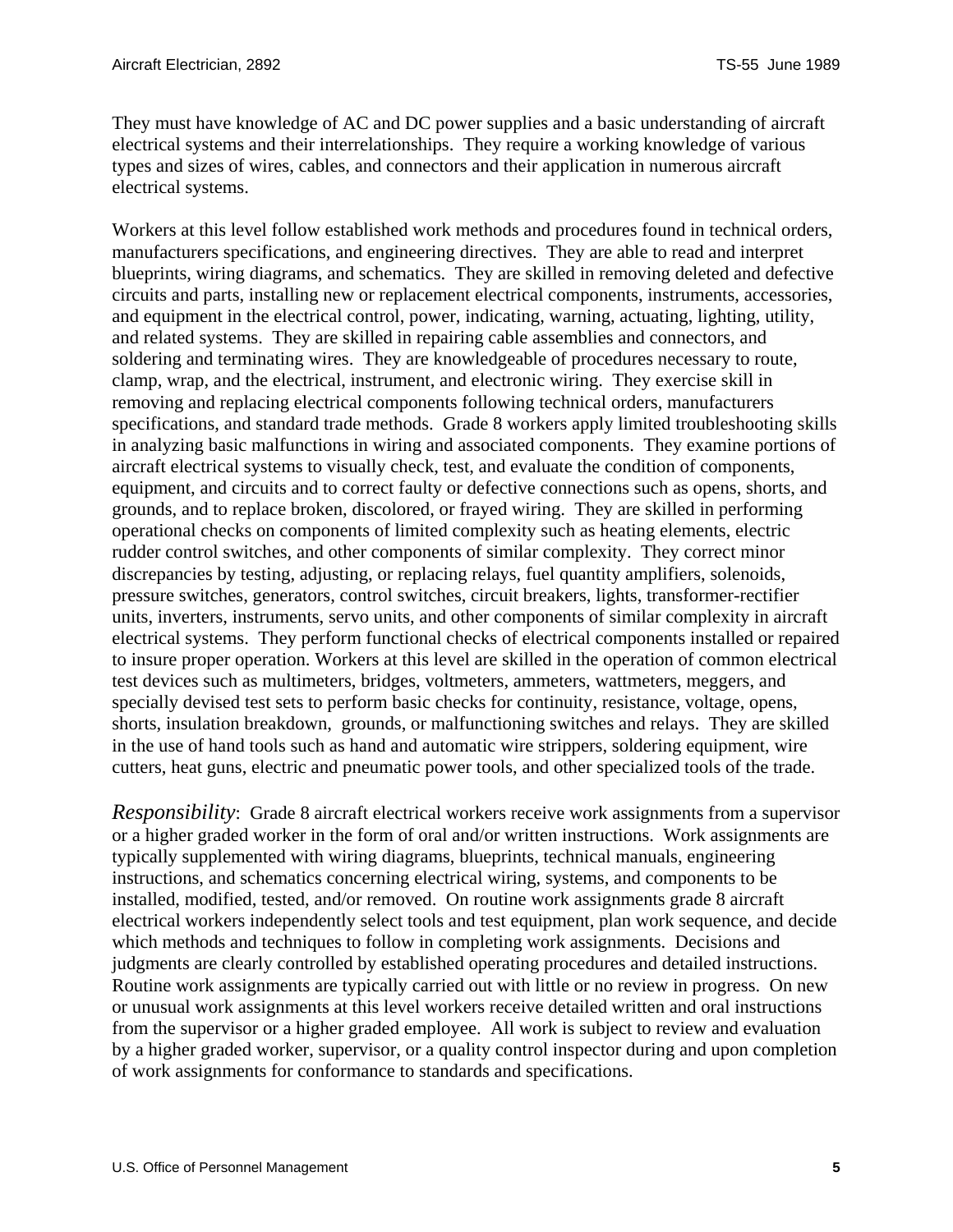<span id="page-5-0"></span>*Physical Effort:* Grade 8 aircraft electrical workers frequently climb up and down ladders, check stands, work platforms, scaffolding, and aircraft structures while making repairs or installations. The work requires long periods of standing and considerable kneeling, bending, stooping, and stretching. The work frequently requires individuals to make repairs or installations in hard-to-reach places requiring awkward and strained positions. In addition, the work requires lifting and carrying aircraft electrical items weighing up to 9 kilograms (20 pounds) unassisted and occasionally up to 23 kilograms (50 pounds) with assistance of lifting devices or other workers.

*Working Conditions*: Grade 8 aircraft electrical workers work in hangars and on flight lines. Workers are subject to drafts, noise, and varying temperatures in hangars and weather, temperature, and noise extremes on flight lines. Workers are exposed to dust, dirt, grease, oil, fumes, solvents and other aircraft fluids while working on aircraft in various stages of repair or modification. Workers at this level are exposed to the possibility of abrasions, cuts, burns, electrical shock, skin and eye irritation, and falls from elevated work areas e.g., check stands and aircraft structures. In addition, some workers on flight lines are exposed to potential injury from turning rotors or jet blast during engine run ups.

#### **AIRCRAFT ELECTRICIAN, GRADE 10**

*General*: In comparison with grade 8 workers who correct minor electrical discrepancies, accomplish other tasks of limited complexity, and are involved in routine disassembly, repair, modification, and maintenance, grade 10 aircraft electricians troubleshoot, modify, repair, and perform final functional and operational tests of complex electrical systems, components, and accessories, with intricate wiring systems under actual or ground power such as automatic flight control, armament, landing gear, antiskid, ignition, stall warning, power distribution, engine drive alternator and fuel indicating systems. They test, troubleshoot, correct and maintain electrical power control systems which include the tie-in of power and control circuits with other functional systems. They replace defective control units, relays, boards, servo units, indicating instruments, or other components of electrical systems. They remove, or relocate electrical and electronic components and wiring to facilitate the installation of new or nonconventional electric and electronic equipment and insure its proper operation. They install nonconventional electrical power and related equipment by routing and connecting wiring to new or existing electrical or electronic systems, components, or equipment. They align, adjust, and perform final calibrations on electrical systems, parallel generator units, and set voltages in AC inverts, DC regulators and generators. They manufacture a variety of aircraft specific or specialized "breakout boxes" and panels to facilitate testing of electrical systems. They occasionally assist engineering personnel in modifying existing systems or in developing repair procedures (i.e.,prototyping) for new systems. Aircraft electricians at this level use standard hand tools and electrical test units, e. g., meters, bridges, meggers, harness testers, locally manufactured "breakout boxes", signal generators, oscilloscopes, timing devices, calibrators, multiple function analyzers, and computerized multiple circuit analyzing equipment.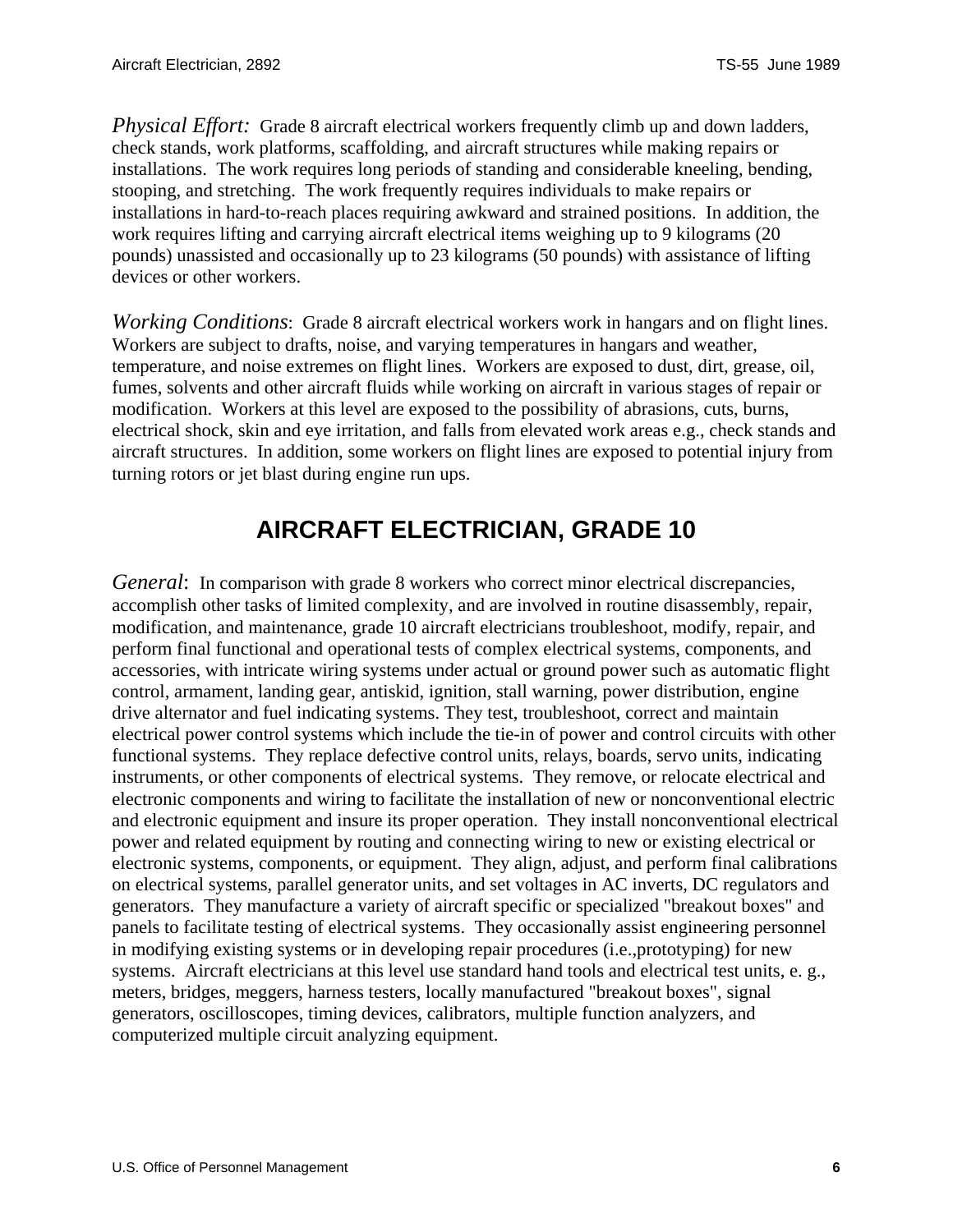Grade 10 aircraft electricians set up and operate computerized circuit analyzing equipment to run established and new diagnostic programs in various test modes to test aircraft electrical circuitry and interconnecting cabling of the entire aircraft or individual systems such as radar, navigational computers, and radio flight control. In some work situations, they update or assist in the development of diagnostic programs and program information necessary for computerized analysis of aircraft wiring and cable systems.

*Skill and Knowledge*: Grade 10 aircraft electricians apply a comprehensive knowledge of electrical theory, principles, and circuitry; a thorough knowledge of aircraft electrical systems and their interrelationships; and a working knowledge of electronic principles (e.g., knowledge of construction practices of electronic equipment in order to recognize types and sizes of resistors, capacitors, wiring, and transistors; knowledge to follow signal paths through printed circuit and wired circuitry, recognizing actual circuit configurations which are shown in schematics and diagrams; and knowledge of the electromagnetic basis of alternating current and inductive and capacitive reactance, series and parallel tuned circuits, impedance matching, and operation of transistors) in order to troubleshoot modify, repair, overhaul, and maintain complex electrical systems onboard aircraft such as antiskid, automatic flight control, and fuel indicating systems. They also apply a thorough knowledge of the interface of electrical systems with hydraulic, electronic armament, instrument, and mechanical systems and assemblies. They apply a comprehensive knowledge of testing and troubleshooting techniques and procedures utilizing a variety of test devices (e. g., meters, "breakout boxes," signal generators, oscilloscopes, phase indicators, and capacitance testers) to analyze, correct, and maintain essentially all electrical systems on fixed and rotary wing aircraft.

Aircraft electricians at this level are skilled in testing, troubleshooting, analyzing, modifying, and repairing complex electrical systems and components. They are skilled in tracing hard to locate and intermittent electrical defects and problems using a variety of meters and test devices. They analyze fault indications obtained during testing and determine the type and location of malfunction and perform necessary repairs. They apply skill in repairing or replacing electrical equipment and components throughout the aircraft. They are skilled in installing, relocating, and repositioning conventional electrical and electronic components and wiring to facilitate installation of nonconventional equipment. They have the ability to lay-out connecting circuits and make connections in order to prevent equipment or circuit overload or malfunction by considering such factors as fuse and circuit breaker capacity, wire size and length, voltage drop, type of current, phasing and sequencing power tie-ins, and method of shielding.

They are skilled in assembly of a variety of locally developed test devices (e.g., "breakout boxes and panels") utilizing switches, diodes, resistors, relays, terminal boards, wiring harnesses, and other similar components. They are skilled in calibrating and adjusting components such as amplifiers, proximity boxes, generators, and voltage regulators. Grade 10 aircraft electricians apply skill in performing initial and final functional and operational checks on the entire aircraft electrical system. They are skilled in installing, calibrating, and operational testing of fuel indicating, antiskid, autopilot, compass, and similar systems. They research aircraft modification history, technical orders, engineering change proposals, and manuals concerning wire codes, wiring configuration, and testing procedures. Aircraft electricians at this level must be able to